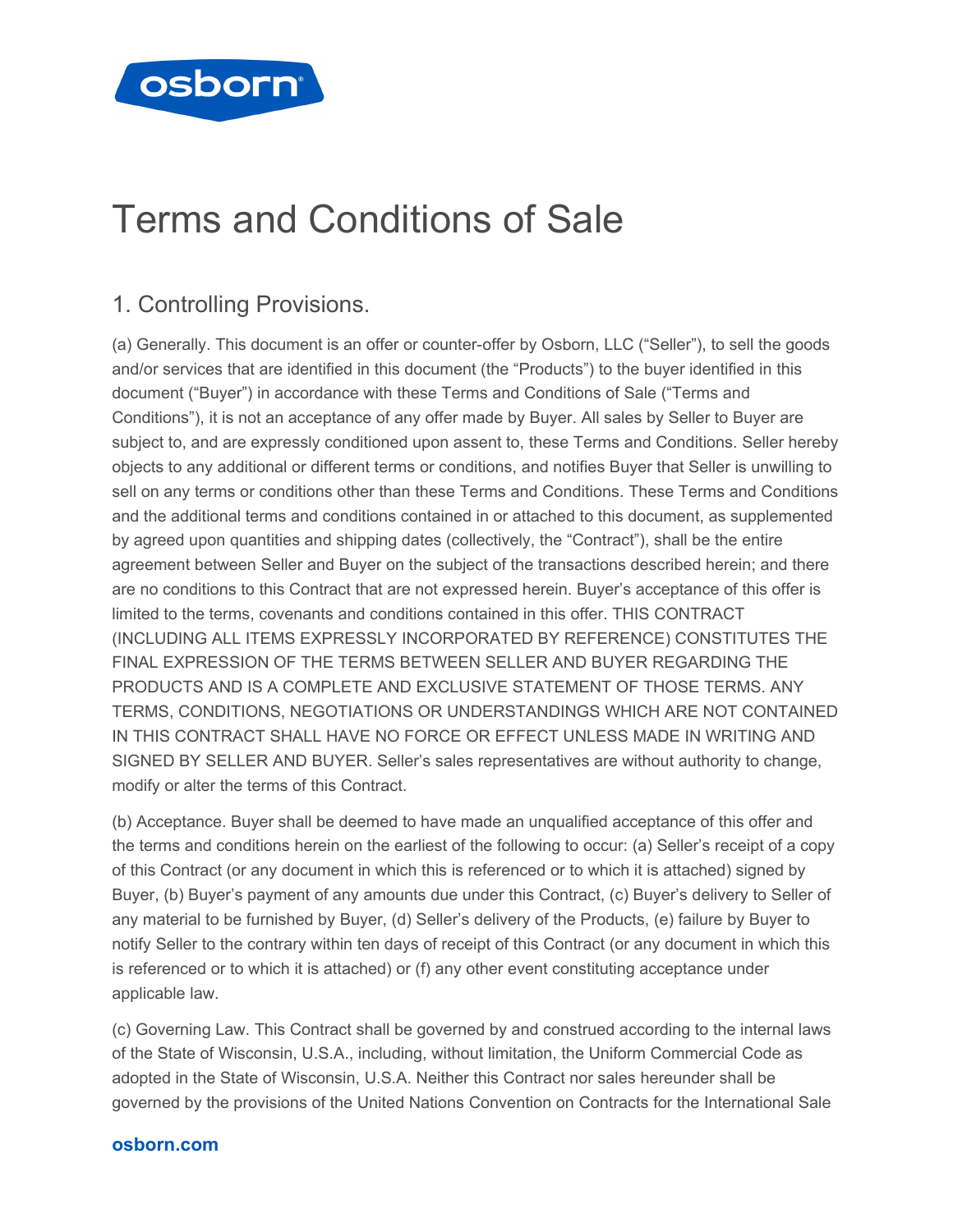

of Goods. Any cause of action, claim, suit or demand by Buyer allegedly arising from or related to the terms of this Contract or the relationship of the parties shall be brought in a Court situated in the State of Wisconsin, U.S.A. Both parties hereby irrevocably admit themselves to and consent to the jurisdiction of said Court.

(d) Severability; Waiver. The invalidity of any provision or clause of this Contract shall not affect the validity of any other provision or clause hereof. Seller reserves the right to correct clerical or similar errors relating to price or any other term shown in this Contract. The failure of either party to insist, in any one or more instances, upon performance of any term, covenant or condition of this Contract shall not be construed as a waiver or relinquishment or any right granted hereunder or the future performance of such term, covenant or condition.

(e) Compliance with Laws. Buyer agrees to comply with all laws and regulations applicable to the purchase, transport, use, storage, sale, lease and/or disposal of the Products.

## 2. Delivery.

(a) Generally. Seller shall deliver the Products F.O.B. the shipping point. All risk of loss, damage or delay, and title to Products, shall pass from Seller to Buyer upon Seller's delivery of the Products F.O.B. the shipping point. Partial shipments shall be permitted. Buyer shall accept overrun and/or underruns not exceeding 10% of quantity ordered, to be paid for or allowed pro rata. Export shipments are all Ex-Works from point of manufacture. Buyer is solely responsible for their shipment. By placing an order, Buyer authorizes Seller to act on Buyer's behalf to engage a common carrier to deliver Buyer's order unless Buyer specifies otherwise at the time of order. Standard terms, conditions and freight allowances by carriers shall prevail on all deliveries. Materials in transit are the responsibility of Buyer and any claims regarding damaged material are Buyer's responsibility.

(b) Delivery Dates. All delivery dates are approximate. Delivery dates given by Seller are based on prompt receipt of all necessary information regarding the order. Seller will use reasonable efforts to meet such delivery dates, but does not guarantee to meet such dates. Failure by Seller to meet any delivery date does not constitute a cause for cancellation and/or for damages of any kind. Time for delivery shall not be of the essence.

(c) Delivery Delays. Any delay in delivery due to causes beyond Seller's reasonable control, or due to any causes specified in the following sentence, shall extend the term of delivery by a period equal to the length of such delay. In the event of delay in delivery requested by Buyer or caused by Buyer's (a) failure to supply adequate instructions, (b) failure to arrange for pickup, (c) failure to supply or approve necessary data in a timely manner, (d) requested changes or (e) failure to provide documents or materials required for Seller to effect delivery, Seller will store all Products at Buyer's risk and expense. Buyer shall pay all storage costs and expenses upon Seller's demand.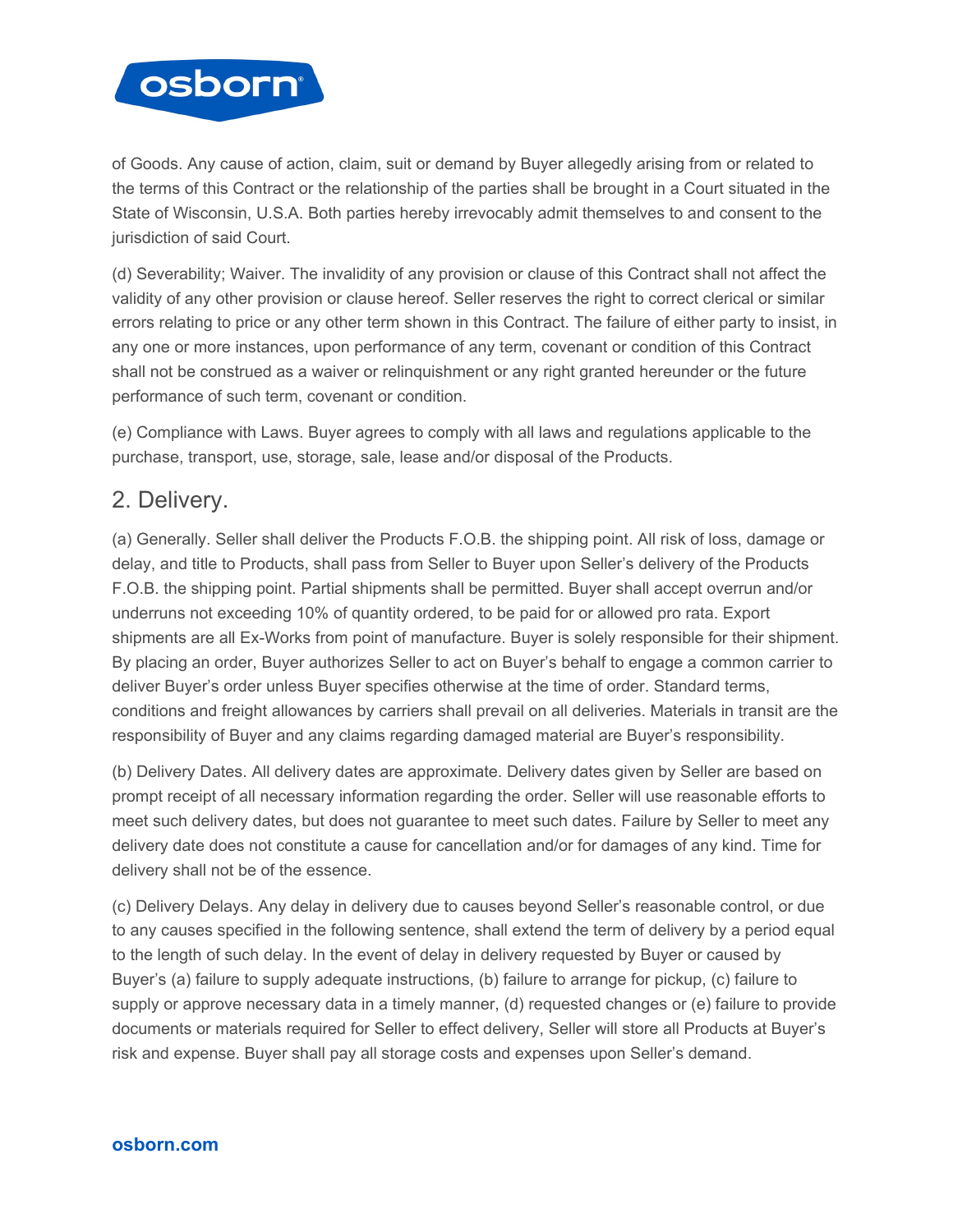

(d) Claims. Claims for shortages or other errors must be made in writing to Seller within 2 days after Seller's delivery. Failure to give such notice shall constitute unqualified acceptance and a waiver of all such claims by Buyer.

(e) Orders. Buyer shall ensure that its orders are received by Seller within the minimum lead times, quantities (where applicable) and dollars (\$100 net minimum order per invoice, \$50 net minimum order if purchased via credit card) indicated on the applicable quote or other communication by the Seller. Buyer's orders or mutually agreed change orders shall be subject to all provisions of this Contract, whether or not the order or change order so states.

## 3. Prices; Taxes.

(a) Prices. Unless prices are stated on the face hereof, prices shall be the higher of Seller's most recent quote to Buyer, prevailing market price, Seller's list price or the last price charged by Seller to buyer for the Products. Unless otherwise stated on the face hereof, prices are in U.S. Dollars, F.O.B. the shipping point. Prices are subject to increase based on any event or cause that impacts the price or availability of materials or supplies, including, without limitation, foreign exchange rates, increases in raw material costs, inflation and increases in labor and other production and supply costs.

(b) Taxes. Buyer shall pay or reimburse Seller on demand for all taxes, fees and costs, including, without limitation, any manufacturer's tax, retailer's occupation tax, use tax, sales tax, excise tax, value added tax, duty, customs agent or broker fees, inspection or testing fee, freight costs, insurance, consular fees or any other tax, fee or charge of any nature whatsoever, including interest, imposed on, in connection with or measured by any transaction between Seller and the Buyer, in addition to the prices quoted or invoiced.

## 4. Terms of Payment.

(a) Generally. Unless otherwise stated on the face hereof, payment terms are 100% of invoice amount due 30 days after Seller's delivery.

(b) Seller's Rights. Notwithstanding the foregoing, terms of payment on all orders are subject to the approval of Seller's credit department. If Buyer does not pay Seller any amount due under this Contract or any other agreement when such amount is due or if Buyer defaults in the performance of this Contract, Seller may, without liability to Buyer and without prejudice to Seller's other lawful remedies, (i) terminate Seller's obligations under this Contract, (ii) declare immediately due and payable all Buyer's obligations to Seller, (iii) change credit terms (including, without limitation, requiring payment in advance) with respect to any further work, (iv) suspend or discontinue any further work and/or (v) repossess the Products. Buyer agrees to reimburse Seller for all costs and fees, including, without limitation, attorneys' fees and repossession fees, incurred by Seller in collecting any sums owed by Buyer to Seller. Buyer agrees to pay a late payment charge of 1.5% per month, or the maximum amount allowable by law (if lower), on all amounts not paid in full when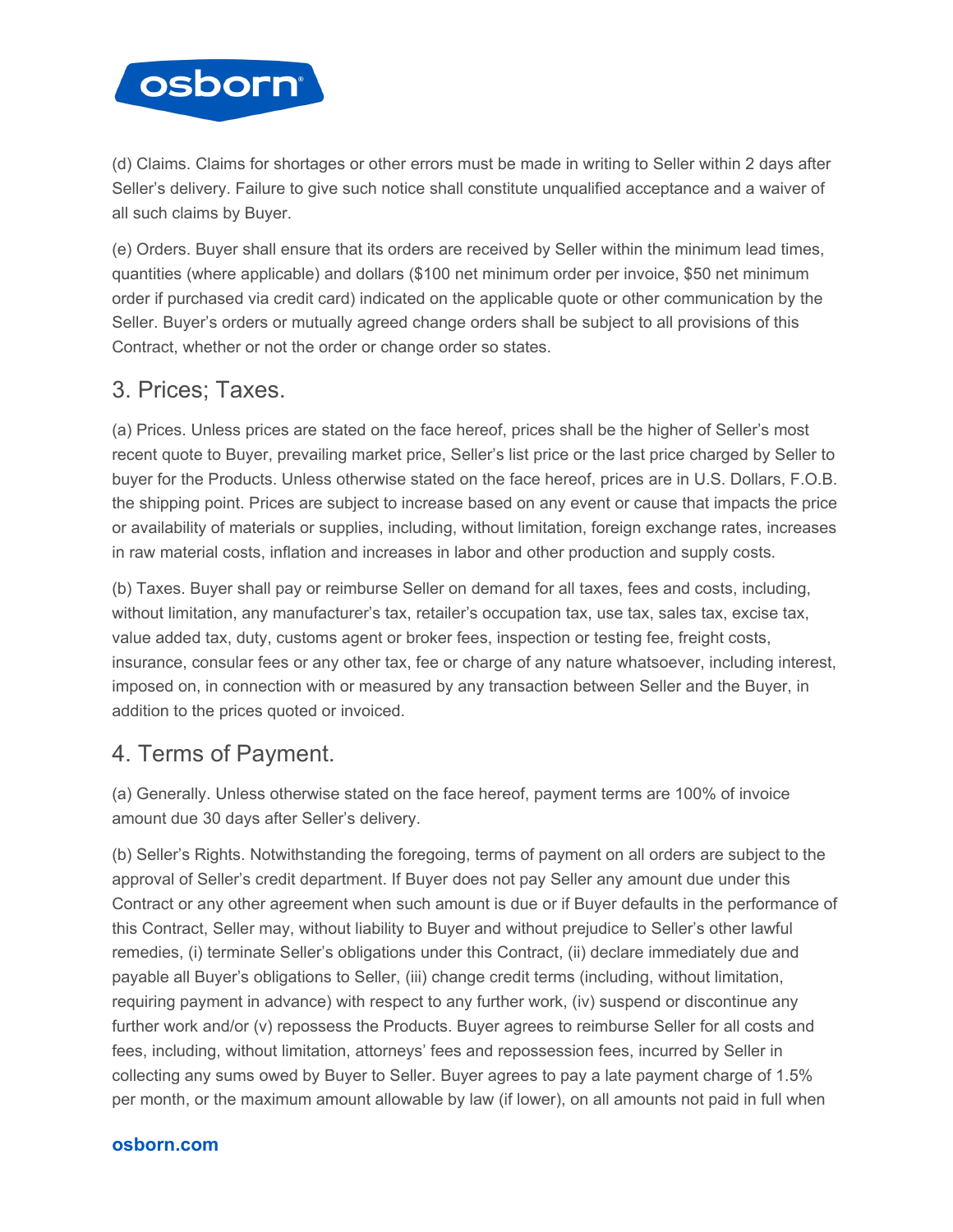

due, payable on Seller's demand. Buyer shall not set off amounts due to Seller against claims against Seller.

## 5. Cancellations, Changes and Returns.

(a) Cancellations. All undelivered Products may be cancelled by Buyer only upon written approval of an authorized representative of Seller. In the event of any cancellation of an order by Buyer, Buyer shall pay to Seller its reasonable costs and expenses, plus Seller's usual rate of profit for similar work.

(b) Changes. Buyer may not alter or modify its order or any part thereof without Seller's prior, written consent. Seller reserves the right to change the price, terms of payment and delivery dates for any Products affected by any alterations or modification.

(c) Returns. No Products may be returned to Seller without its prior written authorization, and Products may be returned only on the terms or conditions specified in such authorization. Returned Products must be of current manufacture, unused, in resalable condition and securely packed to reach Seller without damage. Any cost incurred by Seller to put product in first class condition will be charged to Buyer. All Product returned to Seller shall be subject to a 20% restocking charge plus the costs of freight, packaging, insurance and any import or export costs. Returns will not be accepted after 90 days from the date of original purchase. No returns will be accepted for non-standard products (i.e. specials) unless covered under the Limited Warranty provisions outlined within section 6 below.

## 6. Limited Warranty.

(a) Limited Warranty. Seller warrants to Buyer that its Products will be free from material defects in workmanship and materials under normal use and service for a period of 90 days from the date of Seller's delivery of Products (the "Warranty Period"). There is NO WARRANTY in cases of damage in transit, negligence, abuse, abnormal usage, misuse, accidents, normal wear and tear, damage due to environmental or natural elements, failure to follow Seller's instructions or improper installation, storage or maintenance. This warranty does not cover parts furnished but not produced or manufactured by Seller, and Seller's sole obligation with respect to such parts shall be limited to assigning or transferring to Buyer any written warranty extended to Seller by the manufacturer of such parts to the extent such warranty may reasonably be assigned or transferred. However, Seller does not adopt, guarantee or represent that the manufacturer will comply with any of the terms of the warranty of such manufacturer.

(b) Remedy. Seller's sole and exclusive obligation under this warranty (and Buyer's sole and exclusive remedy) shall be, upon prompt written notice by Buyer during the Warranty Period of any breach, to either, at Seller's option, repair or replace without charge, F.O.B. Seller's facility, any defective Product or part thereof expressly warranted herein by Seller against defects and found by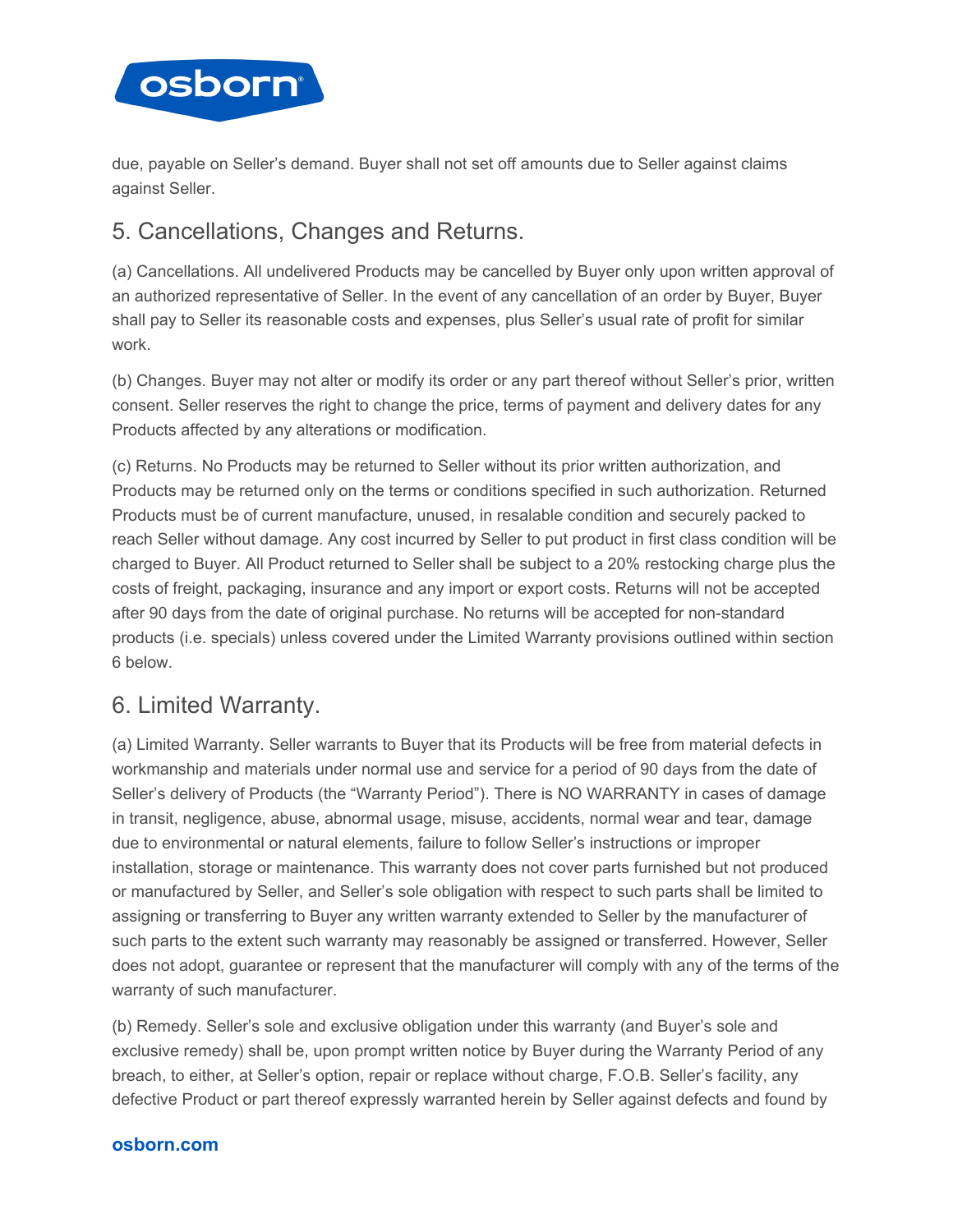

Seller in its sole discretion to be defective and covered by this warranty or credit Buyer for the purchase price paid for such Product or part. SELLER SHALL NOT BE LIABLE TO BUYER, OR TO ANYONE CLAIMING UNDER BUYER, FOR ANY OTHER OBLIGATIONS OR LIABILITIES, INCLUDING, WITHOUT LIMITATION, OBLIGATIONS OR LIABILITIES ARISING OUT OF BREACH OF CONTRACT OR WARRANTY, NEGLIGENCE OR OTHER TORT OR ANY THEORY OF STRICT LIABILITY, WITH RESPECT TO THE PRODUCTS OR SELLER'S ACTS OR OMISSIONS OR OTHERWISE. This warranty covers only replacement or repair of defective Products or parts thereof at Seller's facility and does not include the cost of field service travel and living expenses, labor, inspection, removal or installation of new Products or parts or normal maintenance.

(c) LIMITATION ON DAMAGES. IN NO EVENT SHALL SELLER BE LIABLE FOR INCIDENTAL, COMPENSATORY, PUNITIVE, CONSEQUENTIAL, INDIRECT, SPECIAL OR OTHER DAMAGES. SELLER'S AGGREGATE LIABILITY WITH RESPECT TO A DEFECTIVE PRODUCT AND THIS CONTRACT SHALL BE LIMITED TO THE MONIES PAID TO SELLER FOR THAT DEFECTIVE **PRODUCT** 

(d) No Waiver or Additional Expenses. Any assistance Seller provides to or procures for Buyer outside the terms, limitations or exclusions of this warranty will not constitute a waiver of the terms, limitations or exclusions of this limited warranty, nor will such assistance extend or revive the warranty. Seller will not reimburse Buyer for any expenses incurred by Buyer in repairing, correcting or replacing any defective Products, except for those incurred with Seller's prior written permission.

# 7. DISCLAIMER OF OTHER WARRANTIES.

SELLER AND BUYER AGREE THAT THE EXPRESS WARRANTIES IN THE PRECEDING SECTION ARE EXCLUSIVE AND IN LIEU OF ALL OTHER WARRANTIES (INCLUDING, WITHOUT LIMITATION, ANY IMPLIED WARRANTIES OF MERCHANTABILITY OR FITNESS FOR A PARTICULAR PURPOSE). SELLER HEREBY DISCLAIMS AND EXCLUDES ALL OTHER WARRANTIES. Any oral or written description of the Products is for the sole purpose of identifying the Products and shall not be construed as an express warranty. Prior to using or permitting use of the Products, Buyer shall determine the suitability of the Products for the intended use and Buyer shall assume all risk and liability whatsoever in connection therewith.

# 8. Safety Warning.

Buffing wheels, compounds, abrasives and industrial brushes are dangerous if used improperly. Please comply with all safety regulations set by the AMERICAN NATIONAL STANDARDS INSTITUTE (ANSI) B165.1 and Z87.1, along with the OCCUPATIONAL SAFETY AND HEALTH ACT (OSHA), covering eye, face and body protection, ventilation and wheel speeds, safety guards, flanges, mounting and operating procedures.

# 9. Engineering Data.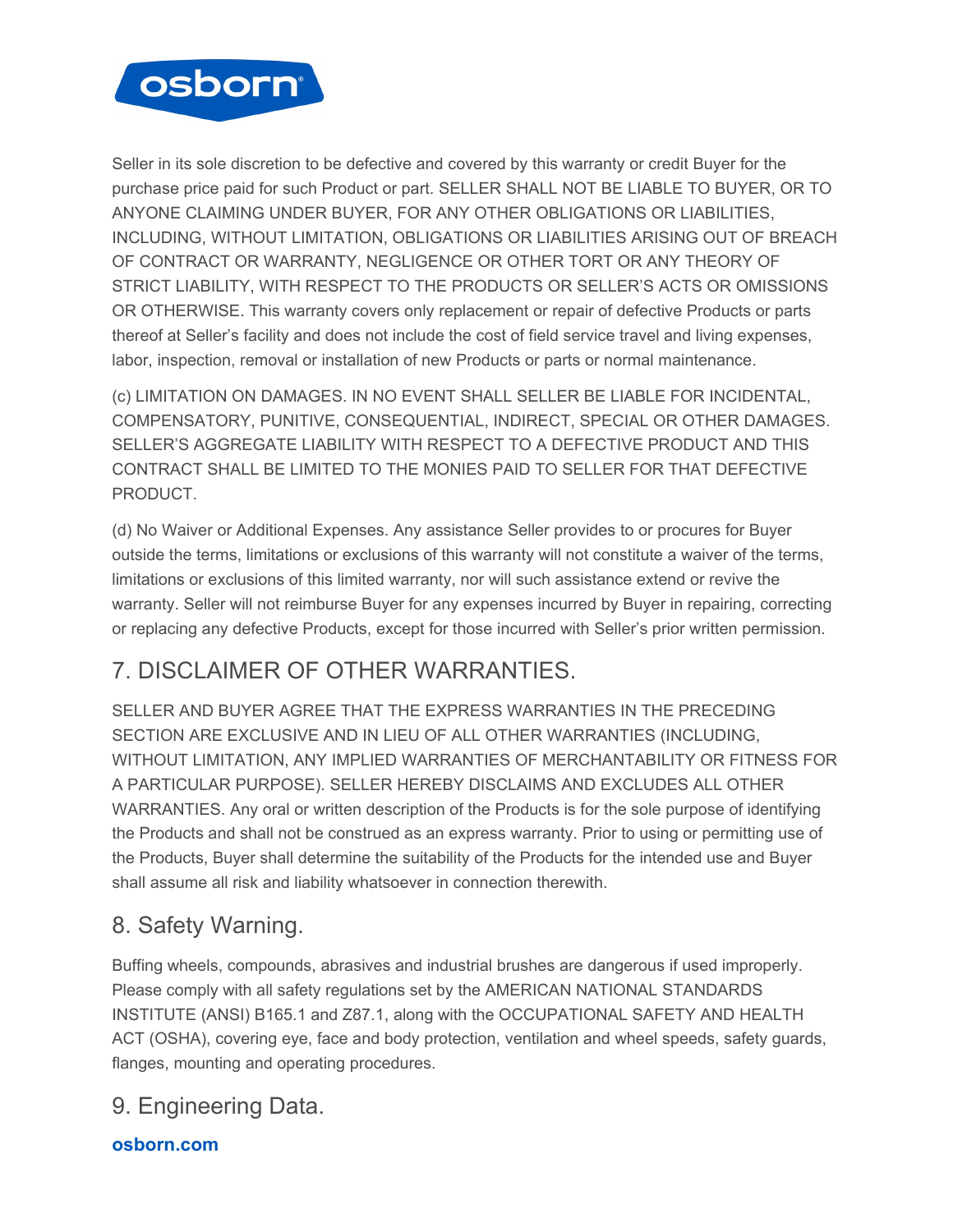

All engineering data, design information, concepts and engineering and shop drawings used in the completion of this order are and shall remain Seller's property. Buyer shall not copy, reproduce, distribute, publish or communicate to any third party such data without the prior written permission of an authorized representative of Seller. Seller hereby gives its permission to Buyer to distribute product data or operation and maintenance information to the end user.

# 10. Patent Infringement and Defects in Buyer's Specifications.

Orders manufactured to Buyer's specifications, drawings, designs or descriptions are executed only with the understanding that Buyer will indemnify and hold harmless Seller from any and all damages sustained by Seller, including, without limitation, reasonable attorneys' fees, resulting from any action or threatened action against Seller for (a) infringement of the patents or proprietary rights of any other person, or (b) injury to person or property, including death, relating to defects in Buyer's specifications, drawings, designs or descriptions.

# 11. Indemnification and Insurance.

(a) Indemnification. Buyer hereby releases and agrees to indemnify, defend and hold harmless Seller, its shareholders, officers, agents, employees, affiliates, successors, assigns and third-party suppliers ("Seller's Indemnified Parties") from and against any and all direct and indirect claims, debts, actions, causes of action, liabilities, losses, suits, demands, fines, penalties, judgments, omissions, damages or expenses whatsoever, including, without limitation, attorneys' fees and costs ("Damages"), incurred by or against Seller or any of Seller's Indemnified Parties due to or arising out of, in connection with, resulting from or relating to (i) misrepresentations, breach of the warranties, representations, covenants or agreements contained in this Contract or any law by Buyer or any of Buyer's shareholders, members, directors, managers, officers, employees, affiliates, representatives, agents, successors or assigns ("Buyer's Parties"), or (ii) any damage to or destruction of property, or injury to or death of persons caused, or alleged to have been caused, in whole or in part, by any intentional, reckless, negligent or other act (or failure to act) of Buyer or any of Buyer's Parties, or (iii) losses, damages or injuries caused by Buyer's products, Buyer's specifications, designs, approvals or instructions provided to Seller, or due to improper application or use of the Products or otherwise. Prior to settling any claim, Buyer will give Seller an opportunity to participate in the defense and/or settlement of such claim. Buyer shall not settle any claim without Seller's written consent. In the event of any recall affecting the Products, Seller shall have the right to control the recall process and Buyer shall fully cooperate with Seller in connection with the recall.

(b) Insurance. Buyer shall maintain and have in effect at all times during this Contract, and for a period of three years thereafter, Commercial General Liability Insurance, which includes (without limitation) coverage for business automobile, transit and other transportation liability, bodily injury liability, personal injury liability, property damage liability, theft, advertising injury liability, medical payments, products liability and products-completed and completed operations liability coverage,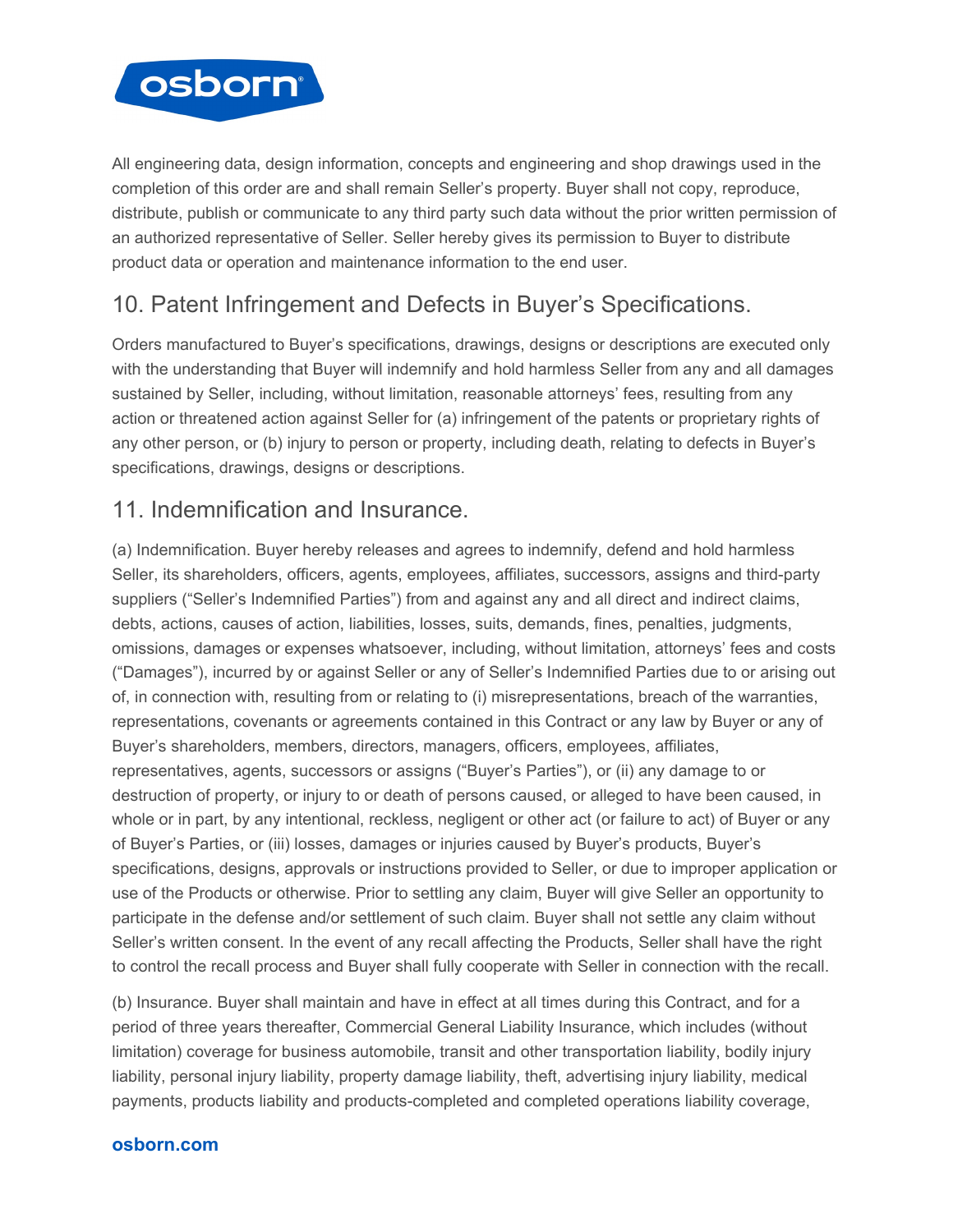

Workers' Compensation Insurance and Contractual Liability Insurance incorporated in Buyer's Commercial General Liability Insurance policy covering the defense and indemnification agreement and other obligations of Buyer under this Contract.

# 12. Confidential Information.

Buyer acknowledges that all trade secrets, designs, specifications and other Confidential Information (as defined below) which may be disclosed to it by Seller shall at all times, both during and after expiration or termination of this Contract for any reason, remain the exclusive property of Seller and that Buyer shall not acquire any proprietary interest whatsoever therein. "Confidential Information" means all knowledge and information disclosed by Seller to Buyer orally or in writing, or acquired by Buyer through observation, regarding Seller's products, technology, inventions, formulas, know-how, services, forecasts, sales methods, customer lists, customer usages and requirements, financial information, business plans, strategies and future business relationships, with the exception of such information which (i) was already part of the public domain at the time of the disclosure by Seller; (ii) becomes part of the public domain through no fault of Buyer (but only after and only to the extent that it is published or otherwise becomes part of the public domain); (iii) was in Buyer's possession prior to the disclosure by Seller and was not acquired, directly or indirectly, from Seller or from a third party who was under a continuing obligation of confidence to Seller; or (iv) is received (after the disclosure by Seller) by Buyer from a third party who did not require Buyer to hold it in confidence and did not acquire it directly or indirectly from Seller under a continuing obligation of confidence. Except as necessary to perform its duties under this Contract, Buyer shall not use or disclose any of such Confidential Information, but shall use the greater of the degree of care required by this Contract or the same degree of care given its own trades secrets and confidential information. Upon expiration or termination of this Contract for any reason, Buyer shall, within 15 days, surrender to Seller all plans, drawings, specifications, sketches, pictures, films, tapes, computer disks, literature, samples, documents, other tangible objects and all copies thereof relating to trade secrets and other Confidential Information and all of Seller's property. Buyer shall be permitted to destroy rather than return all analyses, extracts and summaries prepared by Buyer which contain Confidential Information, and such destruction shall be certified in writing to Seller by an authorized officer of Buyer who has supervised such destruction. Nothing in this Contract shall be construed to limit or negate the common or statutory law of torts or trade secrets where it provides Seller with broader protection than that provided herein.

## 13. Assignment.

Neither party shall assign or transfer this Contract or any interest or duty of performance herein without the prior written consent of the other party; provided, however, that Seller may assign, without Buyer's consent, this Contract and its interest herein to any affiliate or to any entity succeeding to Seller's business and/or perform through subcontractors. Subject to the foregoing,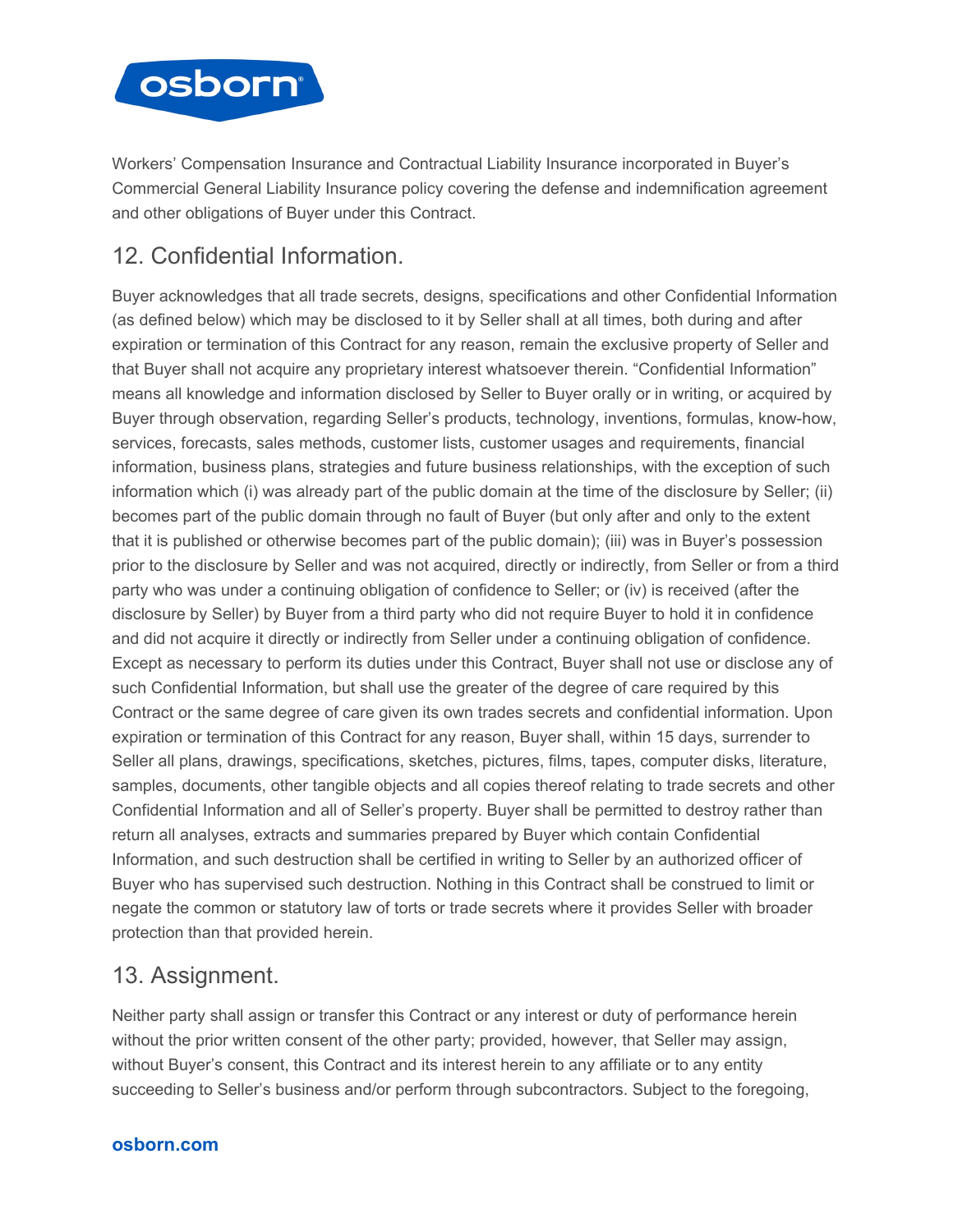

these terms and conditions shall be binding on and inure to the benefit of the parties and their successors and assigns.

## 14. Independent Contractor.

Buyer is an independent contractor and neither Buyer nor any of its employees or agents shall be considered an employee or agent of Seller. Neither Buyer nor any of its employees or agents is authorized to incur any obligations or make any promises or representations on Seller's behalf.

## 15. Force Majeure.

Seller shall not be responsible for delay in delivery or failure to fill orders or other default or damage where such has been caused by an act of God, war, major disaster, terrorism, third-party criminal acts, insurrection, riot, flood, earthquake, fire, strike, lockout or other labor disturbance, delay by carriers, shortage of fuel, power, materials or supplies, operation of statutes, laws, rules or rulings of any court or government, demand for goods exceeding Seller's available supply or any other cause beyond Seller's control. In the event of any delay in delivery, failure to fill orders or other default or damage caused by any of the foregoing, Seller may, at its option and without liability, prorate its deliveries, cancel all or any portion of this Contract and/or extend any date upon which performance is due hereunder.

## 16. Survival.

The provisions in sections 1, 4, 9, 10, 11, 12 and 16 and the warranty and damage limitations in sections 6 and 7, and any other provision the performance or effectiveness of which naturally survives, shall survive expiration or termination of the parties' agreement for any reason. All of Seller's remedies herein are cumulative and not exclusive of any other remedies available to Seller at law, by contract or in equity.

Version 7-2018

# Terms and Conditions of Purchase

# 1. Controlling Provisions.

(a) Generally. The terms and conditions of this document, including the provisions on the face of any purchase order in which it is referenced or to which it is attached (the "Contract"), govern the parties' duties, obligations and relationship with respect to the sale by the vendor described herein ("Seller") and the purchase, acceptance and use by Osborn, LLC ("Buyer"), of the goods and/or services described herein (the "Products"). This Contract constitutes an offer by Buyer to buy the Products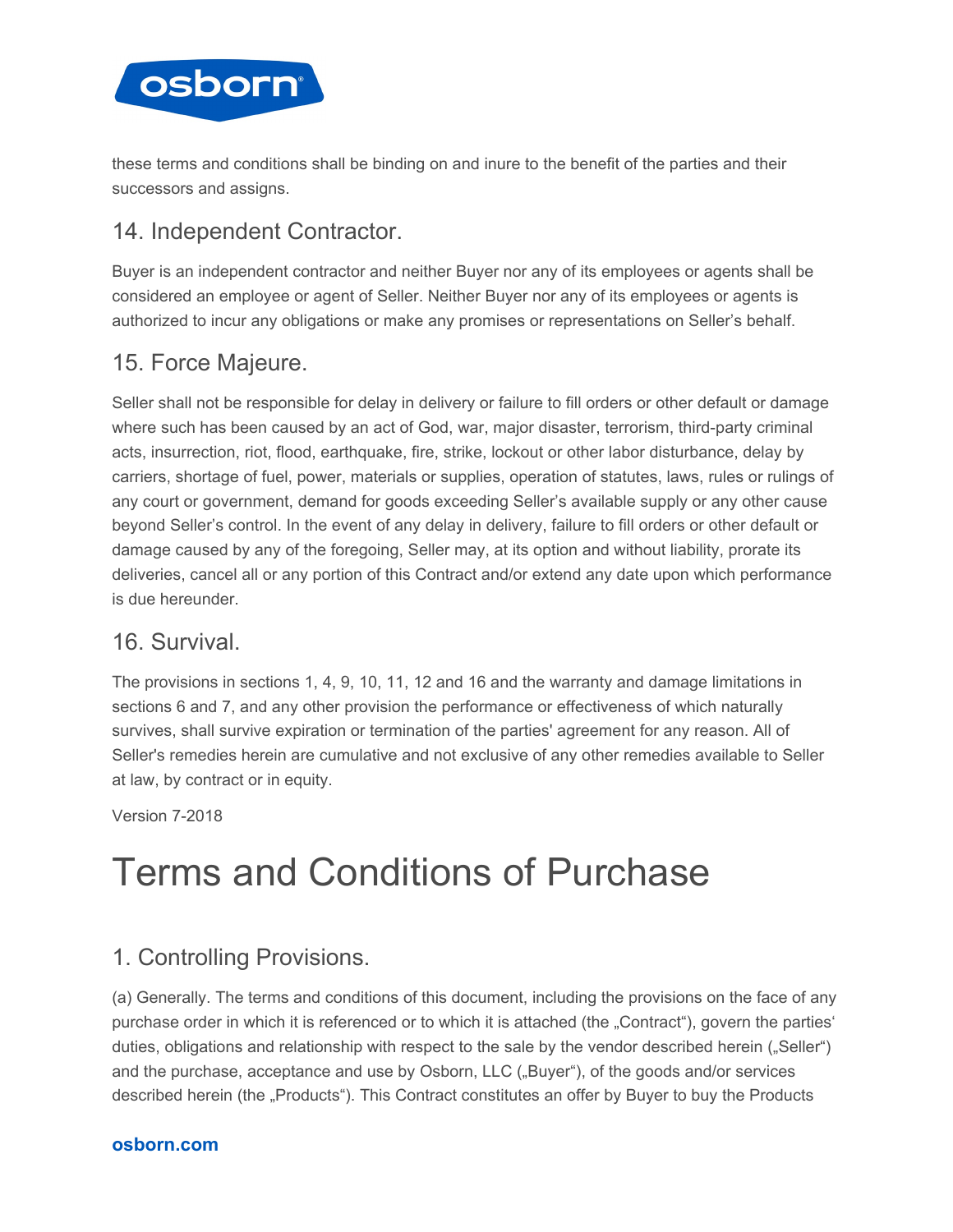

from Seller in accordance with the terms contained herein. If this document is deemed an acceptance of a prior offer by Seller, such acceptance is limited to the express terms and conditions contained herein. Seller's acceptance of this offer is limited to the terms, covenants and conditions herein. Buyer hereby objects to and rejects any additional, different or varying terms proposed by Seller, except additional warranties by Seller, regardless of whether such terms would materially alter these terms and conditions. Seller's proposal of additional or different terms shall not operate as a rejection of Buyer's terms unless such variances are in the description, quantity, price, or place or date of delivery of the Products, and Buyer's terms shall be deemed accepted without said additional or different terms. THIS CONTRACT CONSTITUTES THE FINAL WRITTEN EXPRESSION OF THE TERMS BETWEEN BUYER AND SELLER REGARDING THE PRODUCTS AND IS THE COMPLETE AND EXCLUSIVE STATEMENT OF THOSE TERMS. ANY TERMS, CONDITIONS, NEGOTIATIONS OR UNDERSTANDINGS BETWEEN THE PARTIES WHICH ARE NOT CONTAINED IN THIS CONTRACT SHALL HAVE NO FORCE OR EFFECT UNLESS IN WRITING AND SIGNED BY BUYER, EXPRESSLY STATING BUYER'S INTENT TO MODIFY THESE TERMS AND CONDITIONS.

(b) Acceptance. Seller shall be deemed to have made an unqualified acceptance of this Contract on the earliest of the following to occur: (a) Buyer's receipt of a copy of this Contract (or any document in which this is referenced or to which it is attached) signed by Seller, (b) Seller's acknowledgment of these terms and conditions or any purchase order submitted by Buyer from time to time, (c) Seller's commencement of manufacture or delivery of the Products, (d) Seller's acceptance of any payment from Buyer, (e) Seller's failure to object to these terms and conditions within ten days of receipt of this Contract (or any document in which this is referenced or to which it is attached) or (f) any other event constituting acceptance under applicable law.

(c) Governing Law. This Contract shall be governed by and construed according to the internal laws of the State of Wisconsin, U.S.A., including, without limitation, the Uniform Commercial Code as adopted in the State of Wisconsin, U.S.A. This Contract and purchases hereunder shall not be governed by the provisions of the United Nations Convention on Contracts for the International Sale of Goods. Any cause of action, claim, suit or demand allegedly arising from or related to the terms of this Contract or the relationship of the parties shall be brought in a Court situated in the State of Wisconsin, U.S.A. Both parties hereby irrevocably admit themselves to and consent to the jurisdiction of said Court.

(d) Severability; Wavier. The invalidity or unenforceability of any term or condition of this Contract shall not affect the validity or enforceability of the remainder of this Contract. Buyer reserves the right to correct clerical or similar errors relating to any terms of this Contract. The failure of either party to insist, in any one or more instances, upon performance of any term, covenant or condition of this Contract shall not be construed as a waiver or relinquishment of any right granted hereunder or of the future performance of such term, covenant or condition.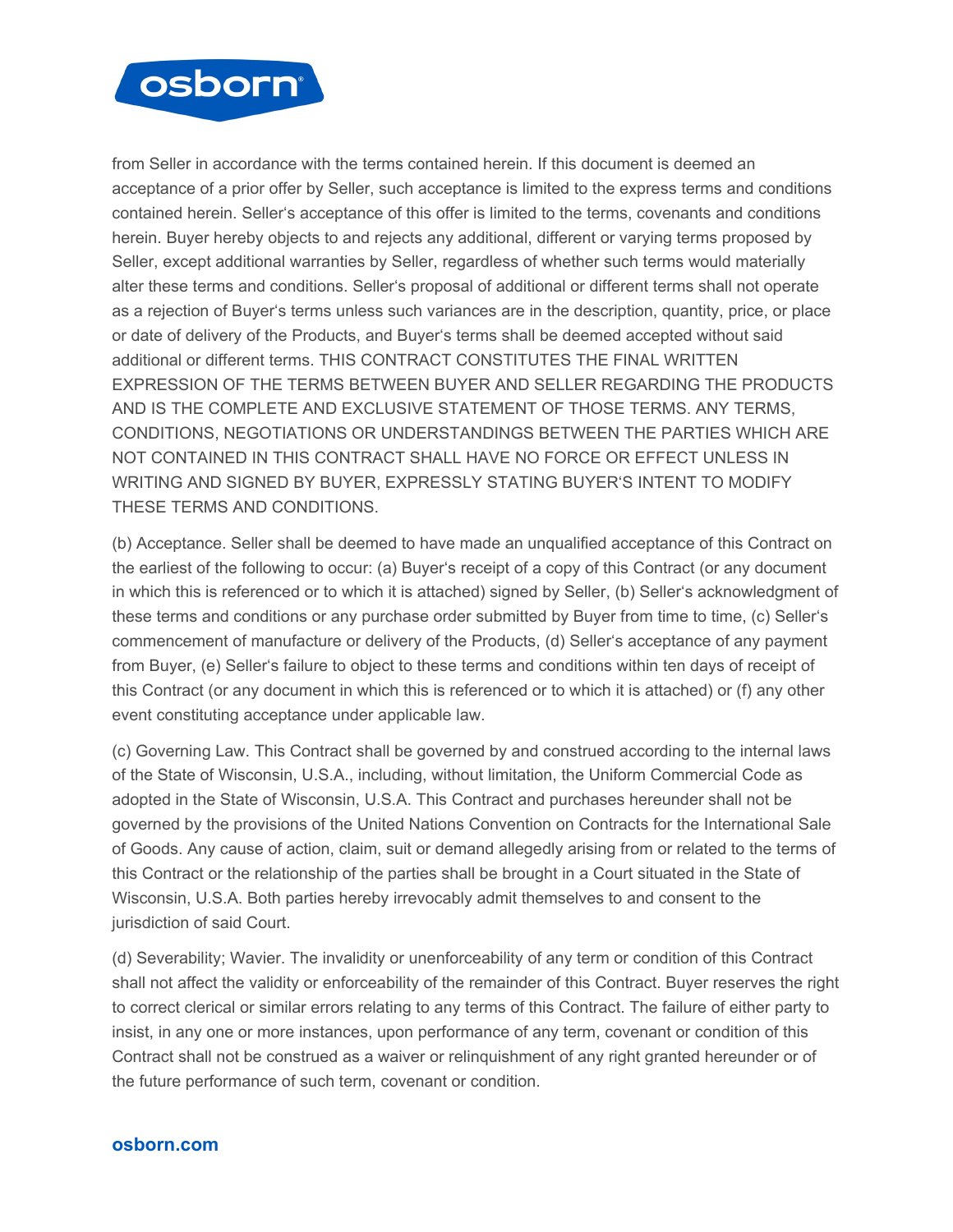

## 2. Termination, Suspension or Modifications of Purchase Order.

(a) Termination and Suspension. Buyer may suspend or terminate this Contract, at any time, for its convenience and in whole or in part, by any reasonable manner. If Buyer terminates this Contract for its convenience, Seller's sole claim shall be for the costs it reasonably incurred in the performance of this Contract prior to such termination, with due allowance for the salvage value of all Products after Buyer has had full opportunity to recommend disposition and audit Seller's costs. If Buyer suspends this Contract, Seller shall promptly suspend further performance of the Contract to the extent specified and during the period of such suspension shall properly care for and protect all work in progress and materials Seller has on hand for performance of the Contract. Buyer may at any time withdraw the suspension of performance to Seller and Seller shall resume diligent performance of the work. If Seller believes that any such suspension or withdrawal of suspension justifies modification of the Contract price, Seller shall promptly submit to Buyer a written claim for such modification. Seller's claim shall substantiate Seller's increased costs with invoices and other documents satisfactory to Buyer. Upon Buyer's verification and approval of such additional costs, Buyer and Seller shall agree upon an adjustment in the Contract price based upon such costs as full settlement to Seller for the suspension and withdrawal of suspension. IN NO EVENT SHALL SELLER BE ENTITLED TO ANY PROSPECTIVE PROFITS OR ANY DAMAGES DUE TO TERMINATION, SUSPENSION OR WITHDRAWALS OF SUSPENSION.

(b) Termination for Cause. If Seller is adjudged bankrupt, is insolvent or makes a general assignment for the benefit of its creditors, violates any of the laws or obligations identified in section 9 below, or if Seller does not correct any other failure of Seller to comply with this Contract within ten days after Buyer notifies Seller in writing of such failure, the Buyer may terminate this Contract by written notice to Seller. In the event of such termination, Buyer may complete the performance of this Contract by such means as Buyer selects, and Seller shall be responsible for any additional costs incurred by Buyer in so doing. Any amounts due Seller for Products delivered by Seller in full compliance with the terms of this Contract prior to such termination shall be subject to setoff by Buyer for Buyer's additional costs of completing the Contract and other damages incurred by Buyer as the result of Seller's default.

(c) Modification. Notwithstanding section 1 above, Buyer may by written supplement to this Contract change the drawings, designs or specifications for Products or otherwise change the scope of work covered by any order. If such change would affect the price or delivery date for such Products, Buyer and Seller shall agree in writing upon an equitable adjustment to reflect the effect of such change. Seller shall not suspend performance of this Contract while Buyer and Seller are in the process of making such changes and related adjustments. No substitutions shall be made in this Contract without Buyer's prior written authorization. Any claim by Seller for an adjustment pursuant to this section shall be deemed to have been waived unless made in writing within 30 days from the date Buyer notifies Seller of the suspension, withdrawal of suspension or modification.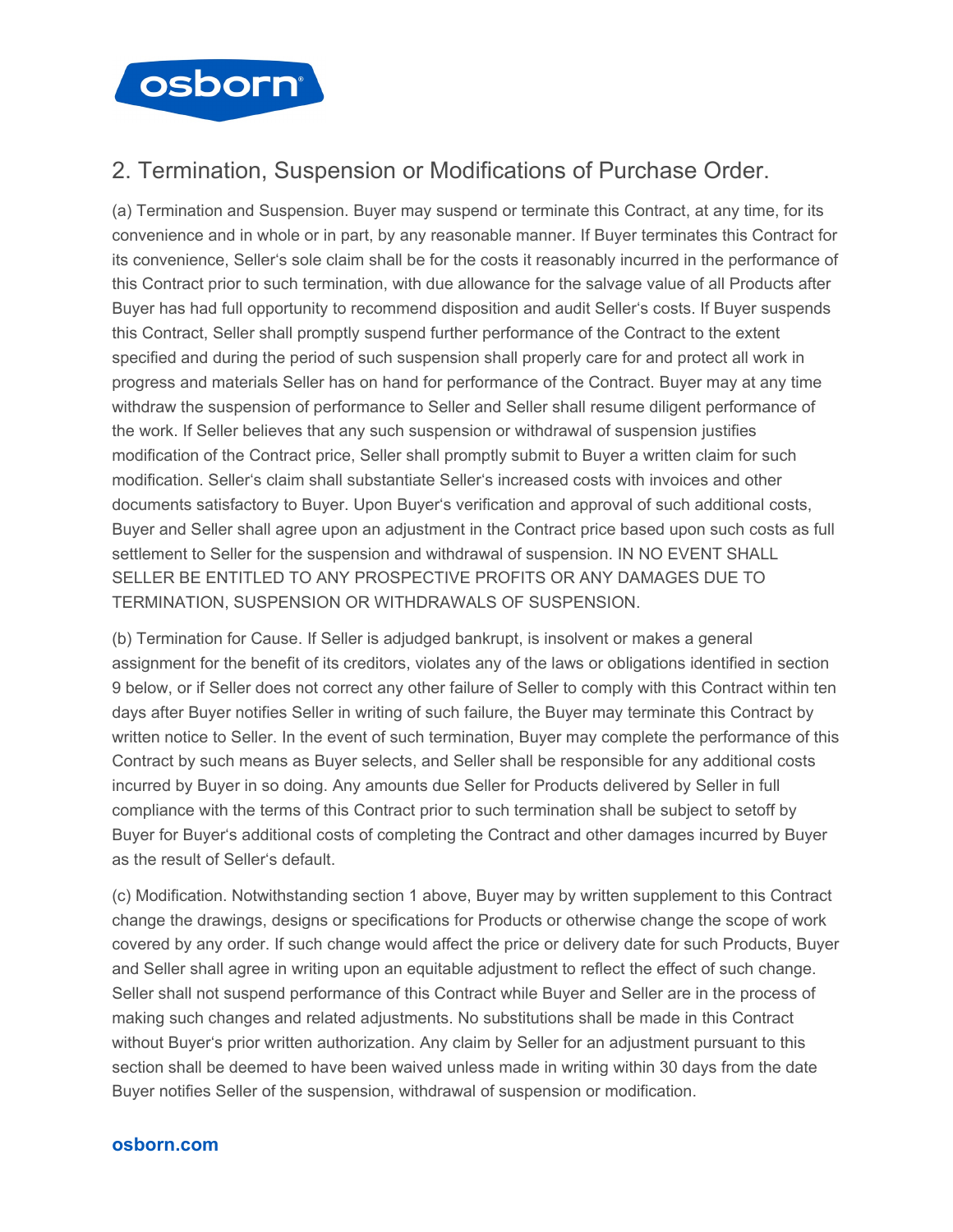

## 3. Delivery.

(a) Generally. Unless otherwise specified on the face of this Contract, Seller shall deliver the Products F.O.B. the facility named by Buyer. Seller shall pack, mark and ship Products in accordance with Buyer's specifications from time to time, including, without limitation, any temperature specifications. Seller shall package Products so as to prevent damage or deterioration and shall comply with all applicable packaging laws. Seller shall include with each shipment such documents as Buyer may require from time to time, including, without limitation, a packing slip showing Buyer's purchase order number, item numbers and sufficient other particulars to identify the Products, certificates of analysis and a Bill of Lading showing quantities delivered by lot number (collectively, the "Delivery Documents"). Buyer's count shall be accepted as final on all shipments not accompanied by packing lists. Buyer will not pay any charges for any containers, packaging, boxing, crating, marking, delivery, transportation, storage or other charges unless otherwise specified herein, and Seller will pay all premium freight costs over normal freight costs if Seller needs to use an expedited shipping method to meet delivery dates due to its own acts or omissions. Buyer shall have the right at any time to specify the carrier and/or the method of transportation to be employed in conveying the Products, upon proper adjustment being made to cover any difference in transportation cost agreed upon herein. Deliveries are to be made only in quantities and at times specified in schedules furnished by Buyer. Buyer may from time to time change delivery schedules. Any forecasts provided by Buyer are estimates only and are nonbinding. Seller agrees to supply Buyer's requirements for Products; provided, however, that nothing herein shall be deemed to restrict Buyer from procuring Products from alternate sources. Time is of the essence with respect to delivery of Products. Seller shall immediately notify Buyer of any actual or potential delivery delays. Title to and risk of loss of Products shall remain with Seller until delivery to the F.O.B point. Buyer may from time to time change delivery schedules.

(b) Release Authorizations. Where deliveries are to be made in accordance with Buyer's written releases, notwithstanding any quantities specified on the face hereof, Seller shall not produce any Products covered by this order, or procure materials required therefor, or ship any Products to Buyer, except to the extent authorized by such written releases. Neither acceptance of Products nor payment therefor shall constitute a waiver of this provision.

## 4. Prices; Payment.

(a) Prices. If a price is not stated on the face of this order, the Products shall be billed at the price last quoted or the prevailing market price, whichever is lower. This order must not be filled at a higher price than last quoted or charged without Buyer's prior written authorization. Prices shall not increase without Buyer's prior written consent, which Buyer may withhold in its sole discretion. Seller represents and warrants that the prices are, and will remain, no less favorable to Buyer than any price which Seller presently, or in the future, offers to any other customer for the same or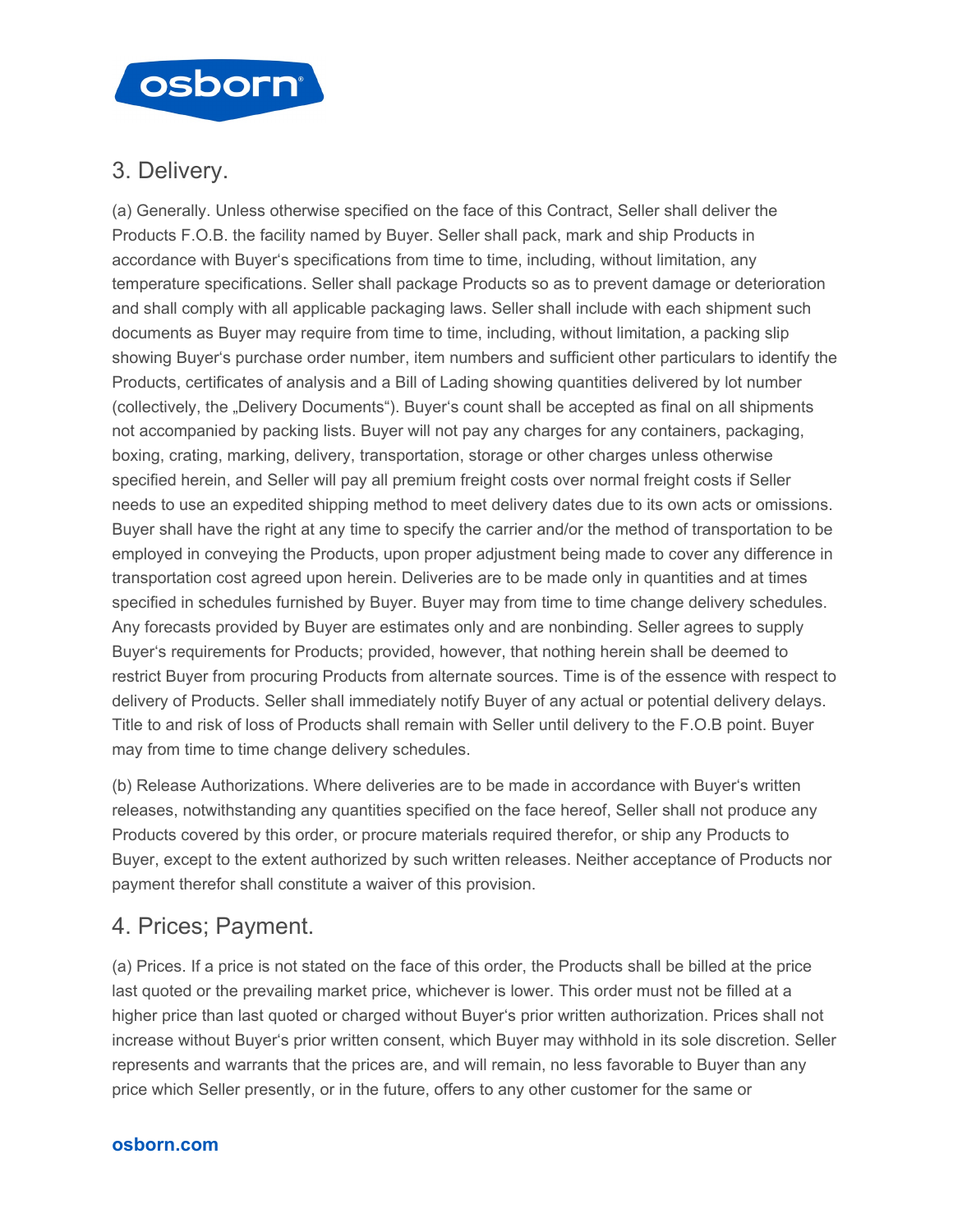

substantially similar goods and/or services for substantially similar quantities. If Seller offers a lower price for the same or substantially similar goods and/or services to any other customer during the term of this order, then Seller will immediately offer Buyer the same price as offered to such other customer.

(b) Payment. Buyer's account with Seller shall be paid within 90 days after receipt of invoice or shipment, whichever is received later, except where cash discounts apply or other terms are specified and specifically agreed to in writing by Buyer. Buyer's obligation to pay within such 90–day period is subject to Buyer's receipt of the Delivery Documents. Buyer reserves the right of setoff of any amounts due Seller on this Contract against any amount due Buyer from Seller on any transaction. Buyer's acceptance of or payment for the Products or any other action or inaction shall neither (a) relieve Seller from any of its obligations and warranties hereunder nor (b) constitute a waiver of Buyer's rights and claims hereunder.

## 5. Rejection.

All Products are subject to Buyer's inspection during manufacture and/or after delivery. Buyer shall have the right to reject Products within 45 business days from the date of delivery if any of such Products do not meet the quality standards furnished or adopted by Buyer. If Buyer rejects any Products, Seller shall, within 20 working days from the date of rejection, at Buyer's option, replace such Products or provide Buyer with full credit therefor. Alternatively, Buyer may replace the Products and invoice Seller for the additional costs Buyer incurs. Any Products rejected by Buyer shall be held at Seller's risk and subject to Seller's instructions or, at Buyer's option, returned at Seller's expense. Seller shall bear all shipping costs, the risk of in–transit loss and damage for replacement Products.

## 6. Seller's Warranties.

Seller expressly warrants to Buyer, Buyer's customer and to the ultimate user that (a) the Products (including Products sold to Buyer but manufactured by others) and all material, packaging and work covered by this Contract will (i) conform to the drawings, specifications, samples or other descriptions furnished or adopted by Buyer, (ii) conform to all representations of and specifications provided by Seller, (iii) meet or exceed the quality standards furnished or adopted by Buyer, (iv) be merchantable, of good material and workmanship and fit and sufficient for the purposes intended and (v) be new, free from defects in material and workmanship; (b) the use and/or sale, alone or in combination, of the Products will not infringe or violate any United States or foreign letters patent, or any right in or to any patented invention or idea, or a trademark, copyright or other intellectual property right; (c) the Products and their production, storage, pricing, delivery and sale hereunder are in compliance with foreign, federal, state and local laws applicable thereto, including, without limitation, all packaging and labeling laws; (d) without limiting the generality of section 6(c), the Products, and all of their ingredients, elements and components, fully and completely comply with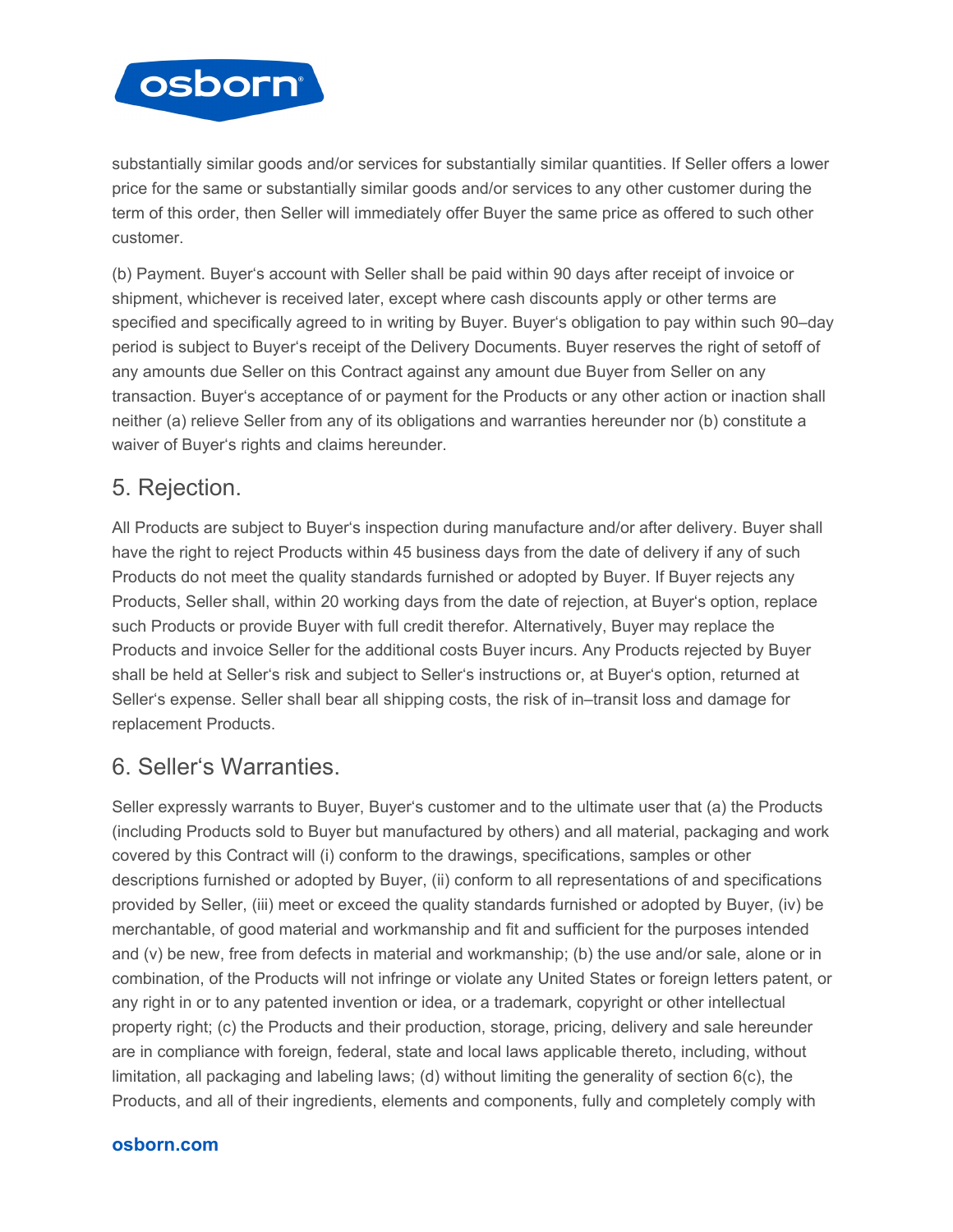

and satisfy the requirements of all environmental or health and safety related laws, regulations, treaties, ordinances, and/or rules, whether international, national, state or local, including, without limitation, the Montreal Protocol, REACH (of the European Union), RoHS (of the European Union) and Title VI of the Clean Air Act, 42 U.S.C. 7401 et seq.; and (e) Seller is conveying good title to the Products, free and clear of any liens or encumbrances. Seller acknowledges that it has knowledge of Buyer's intended use and warrants that all Products that have been manufactured by Seller based on Buyer's use and will be fit and sufficient for the particular purposes intended by Buyer. Any Products not in accordance with the foregoing warranties or any special warranty shall be deemed to be defective and may be rejected by Buyer. Buyer's approval of Seller's specifications shall not relieve Seller of any of its warranty obligations. Seller will maintain a quality assurance system which is adequate in Buyer's judgment to detect and prevent shipment of nonconforming Products. In the event of any recall affecting the Products, Seller shall indemnify Buyer and the Buyer Parties (as defined below) in accordance with section 9. Buyer shall have the right to control the recall process and Seller shall fully cooperate with Buyer in connection with the recall.

# 7. Breach of Warranty.

If Seller breaches any of its warranties, Seller shall be liable for all and indemnify Buyer and the Buyer Parties from and against all Damages (as defined below) incurred by them, including, without limitation, the purchase price of the Products, delivery costs, replacement and cover costs, lost profits, consequential and incidental damages. Seller acknowledges that, if Seller's breach causes Buyer to deliver products to its customers either late or below Buyer's standards, Buyer will incur lost profits and other damages for which Seller is liable. Without limiting the foregoing, Seller shall promptly and at its sole cost replace any Products failing to conform with the warranties set forth in this Contract. Replacement Products shall be subject to the same warranty as provided above. If Product is held to constitute an infringement of a third party right, Seller shall, at its expense, either procure for Buyer the right to use said Product or replace same with a substantially equal but not infringing Product, or modify it so that it becomes substantially equal but not infringing.

# 8. Buyer's Information, Property and Intellectual Property.

(a) Buyer's Information. If any Products supplied under this Contract are made according to Buyer's manufacturing information, such information shall be used only to manufacture Products to Buyer's orders. Seller agrees that Buyer shall at all times retain title to such manufacturing information and Seller agrees to maintain it in confidence. Upon Buyer's request, Seller shall return to Buyer all such manufacturing information without retaining any copies or embodiments thereof.

(b) Buyer Property. Unless otherwise agreed in writing, Seller at its cost shall supply all materials, equipment, tools and facilities required to perform under this Contract. Any materials, equipment, tools, dies or other properties furnished by Buyer or paid for by Buyer, and any design drawings relating to or used in the manufacture of such properties, shall remain Buyer's property. Any Buyer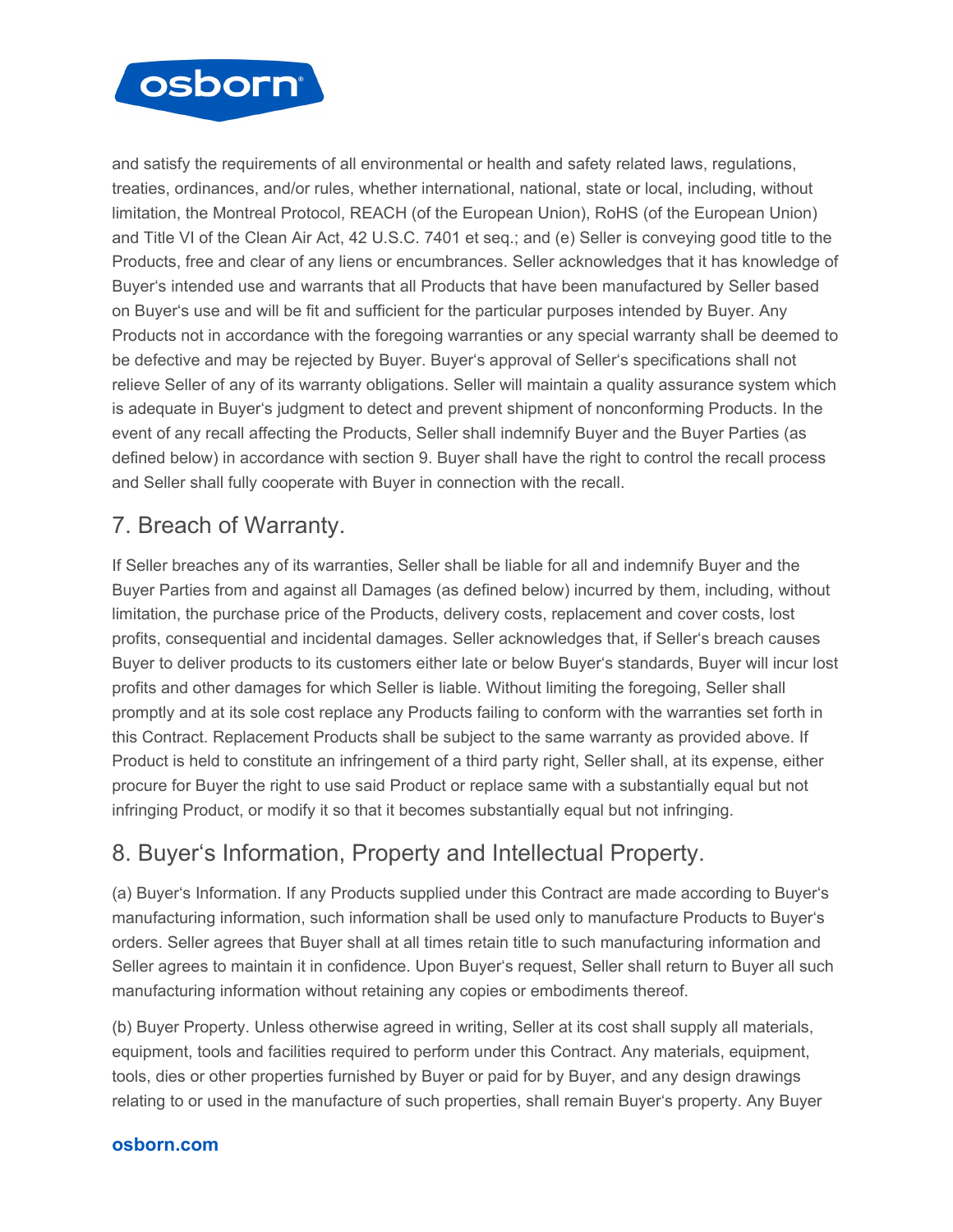

property shall be used only for performance under this Contract and, on demand, must be returned to Buyer in accordance with Buyer's instructions without charge. Seller agrees, as a condition of this Contract, that it will: (i) properly mark/label, identify and segregate any and all Buyer property in such fashion as to clearly identify such items as being the property of Buyer, (ii) prevent the commingling of said Buyer property with other material in Seller's possession except in accordance with applicable Buyer specifications or Buyer's written approval and (iii) assume responsibility for all taxes and risk of loss or damage with respect to said Buyer property at all times until such property is returned to Buyer.

(c) Intellectual Property. Whenever requested by Buyer to do so, Seller will place on the Products, in the manner specified by Buyer, such trademarks or other identifying marks as Buyer may specify. Seller warrants and agrees that Buyer's identifying marks shall be used only on Products supplied to Buyer and in the manner and subject to the restrictions imposed by Buyer. All of Buyer's Intellectual Property Rights (as defined below) are and shall remain Buyer's sole property, and Seller agrees not to take or permit any action contradicting Buyer's rights thereto. "Intellectual Property Rights" include, without limitation, any copyright, patent, registered or unregistered design, logo, trademark, trade dress, trade name or other designation, translation of trade name into another language, and any similar rights or applications for rights in any of the foregoing in any part of the world owned or used by Buyer or any of its affiliates, and any goodwill relating thereto. Buyer's rights shall be enforceable by injunctive relief and/or a decree of specific performance. Seller does not acquire any rights, title or interest in any of the trademarks or trade names of Buyer by virtue of this Contract, and Seller shall not use or in any way refer to Buyer's trademarks or trade names without Buyer's prior written permission. Nothing herein shall limit the statutory or common law of torts or trade secrets where it provides Buyer with broader rights.

## 9. International Compliance.

(a) Economic Sanctions & Export Controls. Seller is not (i) a Person on the list of Specially Designated Nationals and Blocked Persons maintained by the U.S. Treasury Department's Office of Foreign Assets Control ("OFAC") or any other denied party lists maintained by the U.S. Government, the European Union ("EU") or other jurisdictions where Buyer operates; (ii) a Person organized or resident in a country or territory subject to comprehensive OFAC or EU sanctions; (iii) is a Person who is otherwise the target of economic sanctions or export control laws such that Buyer cannot deal or otherwise engage in business transactions with Seller; or (iv) owned or controlled by (including by virtue of such Person being a director or owning voting shares or interests), or acts, directly or indirectly, for or on behalf of, any of the foregoing Persons such that the entry into, or performance under, this Contract or any document would be prohibited by U.S., EU, or other law.

(b) Money Laundering. Seller is in compliance with all laws related to terrorism or money laundering including: (i) all applicable requirements of the Currency and Foreign Transactions Reporting Act of 1970 (31 U.S.C. 5311 et. seq., (the Bank Secrecy Act), as amended by Title III of the USA Patriot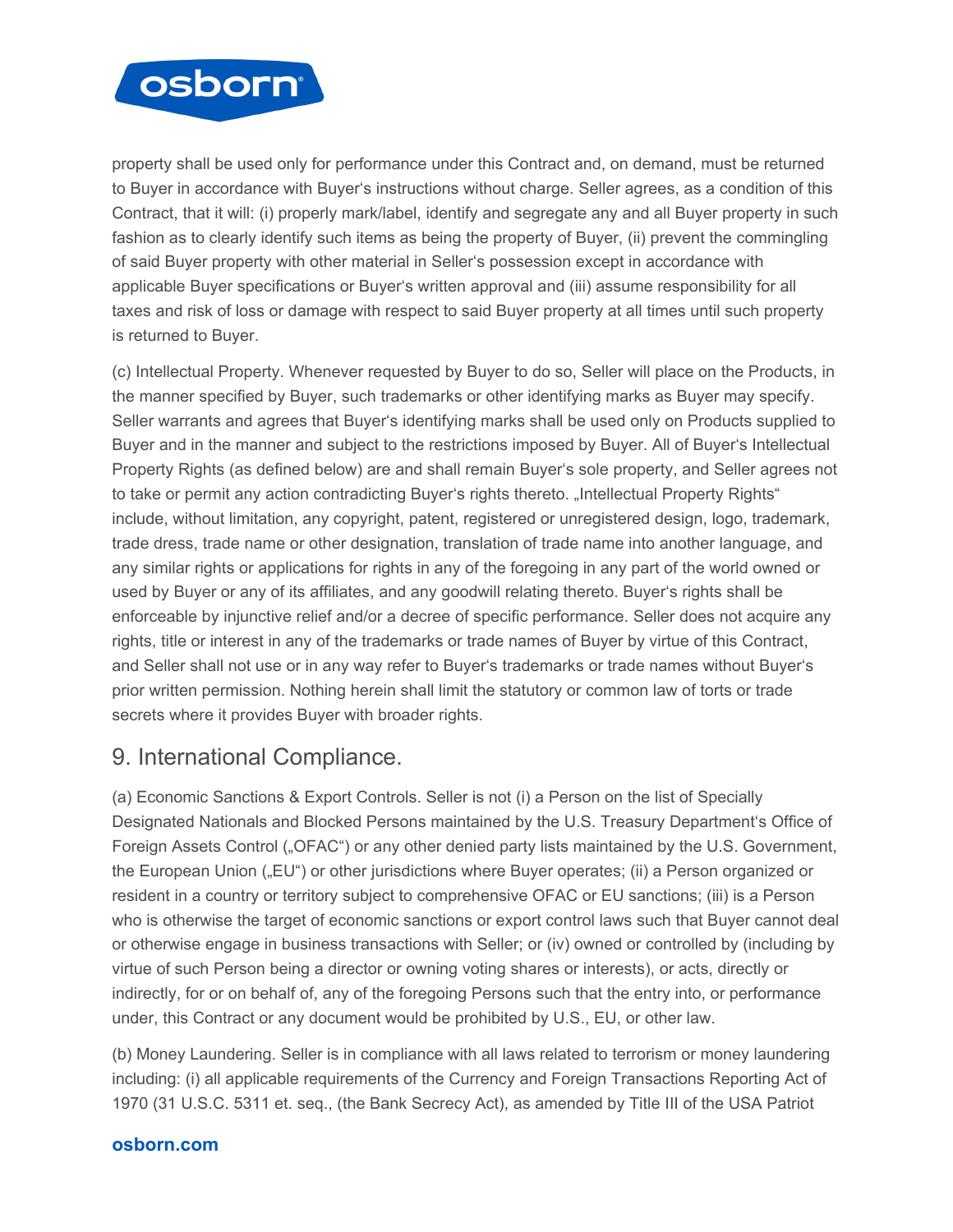

Act; (ii) the Trading with the Enemy Act of 1917; (iii) Executive Order No. 13224 on Terrorist Financing, 66 Fed. Reg. 49,079 (Sept. 24, 2001); or any other U.S., EU, or other laws relating to anti-money laundering.

(c) Anti-Corruption. Seller will comply with the U.S. Foreign Corrupt Practices Act of 1979, the United Kingdom Bribery Act of 2010 and any other similar "anti-bribery" laws and regulations, and in particular (but without limitation) will not, directly or indirectly, in the name, on behalf of or for the benefit of Buyer or its affiliates, offer, promise or authorize to pay any compensation, or give anything of value to, any official, agent or employee of any government or governmental agency, or to any political party or any officer, employee or agent of any political party. Seller will require each of its directors, officers, employees, sub-Sellers and agents to comply with the provisions of this paragraph. Seller shall permit, upon the request of and at the sole discretion of Buyer, audits by independent auditors acceptable to Buyer, and agree that such auditors shall have full and unrestricted access to all records related to the work performed for, or services or equipment provided to, Buyer, and to report any violation of any of the U.S. Foreign Corrupt Practices Act of 1979, the United Kingdom Bribery Act of 2010 or any other similar "anti-bribery" laws and regulations, with respect to: (a) the effectiveness of existing compliance programs and codes of conduct; (b) the origin and legitimacy of any funds paid to Buyer; (c) its books, records and accounts, or those of any of its subsidiaries, joint ventures or affiliates, related to work performed for, or services or equipment provided to, Buyer; (d) all disbursements made for or on behalf of Buyer; and (e) all funds received from Buyer in connection with work performed for, or services or equipment provided to, Buyer.

(d) Conflict Minerals. Seller shall: (i) affirmatively disclose to Buyer any Conflict Minerals used in the productions of any Products purchased by Buyer under this Contract; (ii) submit to Buyer any reports relating to Conflict Minerals filed by Seller with the U.S. Securities and Exchange Commission pursuant to Section 1502 of the Dodd-Frank Wall Street Report and Consumer Protection Act of 2010 ("Dodd-Frank"); and (iii) provide Buyer with a description of measures taken by Seller to assure the appropriate sourcing and chain of custody for such materials. For the purposed of this Contract, term "Conflict Minerals" shall have the meaning ascribed to it under Dodd-Frank and shall include, without limitation, columbite-tantalite (coltan), cassiterite (tin), gold, wolframite (tungsten), or their derivatives, or any other mineral or its derivatives determined by the U.S. Secretary of State to be financing conflict in the Democratic Republic of the Congo.

(e) Anti-Slavery & Human Trafficking. Seller shall not: (i) use forced, bonded, indentured labor, child labor, or involuntary prison labor in manufacturing any Products purchased by Buyer; (ii) import or cause such Products to be imported into the Customs Territory of the United States in violation of 19 U.S.C. § 1307 or other applicable laws; (iii) or engage in any form of human slavery or trafficking including, without limitation, transporting, harboring, recruiting or transferring or receiving vulnerable persons by means of threat, force, coercion, abduction, or fraud for the purpose of exploitation. Seller shall provide Buyer with a description of the measures taken by Seller to prevent the use of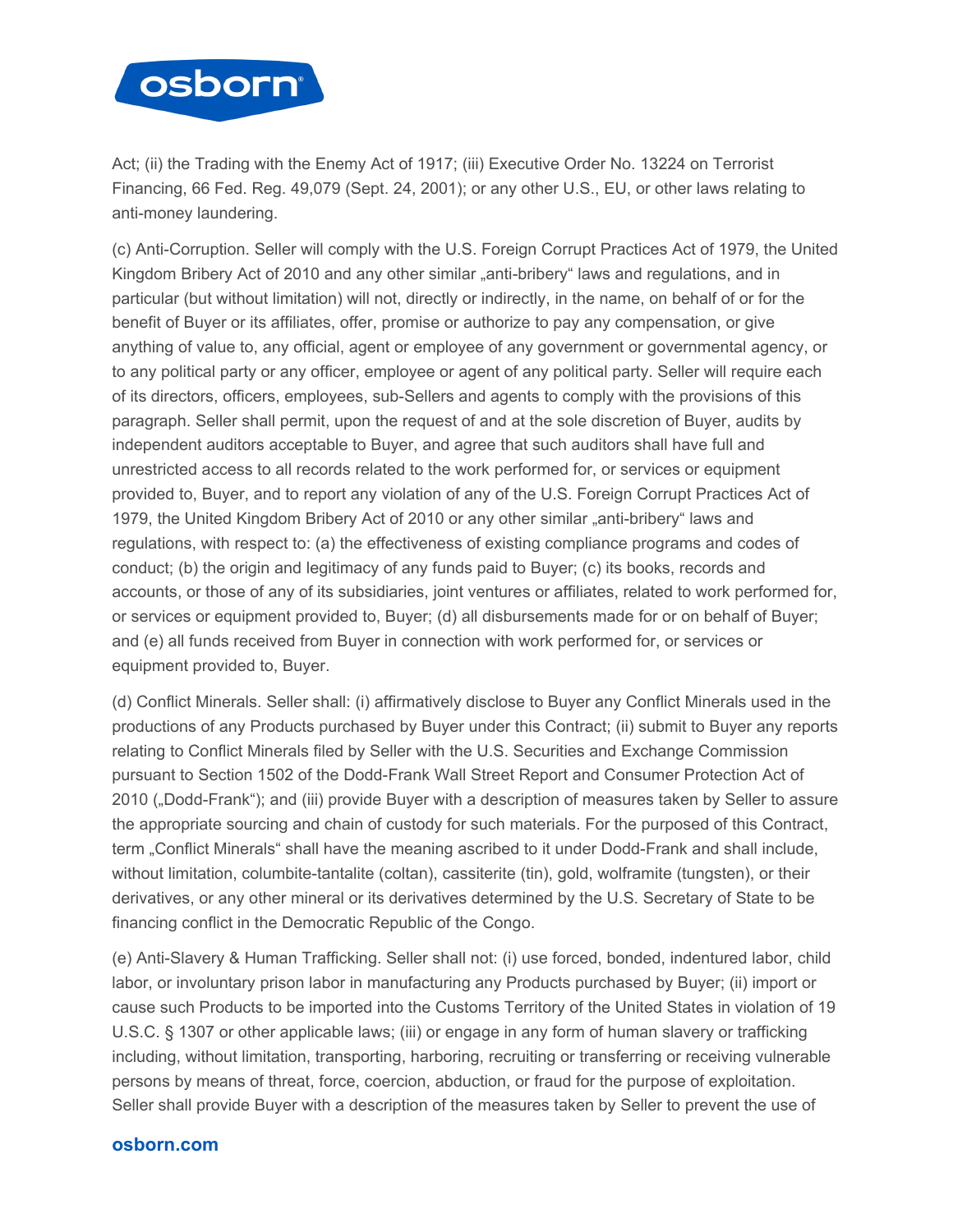

coerced labor, slavery, and human trafficking in its Products and supply chain, including any information necessary for Buyer to meet supply due diligence and disclosure requirements imposed under the California Transparency in Supply Chains Act (Calif. Civil Code § 1714.43), the United Kingdom Modern Slavery Act of 2015, and other applicable Anti-Slavery and Human Trafficking laws.

## 10. Indemnification and Insurance.

(a) Indemnification. Seller hereby releases and agrees to promptly defend, indemnify and hold Buyer and its shareholders, directors, officers, agents, employees, affiliates, customers, successors and assigns (collectively "Buyer Parties") harmless from and against all liabilities, losses, claims, court costs, incidental and consequential damages, attorneys' fees and other expenses arising from any loss, damage or injury (including death) to any person or property ("Damages") in any way relating to the Products or: (a) any alleged defects in the Products; (b) any inadequate disclosures, labels, packaging, warnings or instructions; (c) the alleged violation of any statute, ordinance or other law, order, rule or regulation, including those identified in section 9 above; (d) any alleged unfair competition resulting from similarity of design, trademark, use or appearance of the Products; (e) bodily injuries, deaths or property damage caused by negligent or wrongful act or omission of Seller, or any employee or agent of Seller; (f) any breach of warranty set forth herein or any special warranty; and (g) any recalls involving Products. The provisions of this section 10 shall be effective whether or not such loss, damage or injury was proximately caused by the sole or partial negligent acts or omissions of Buyer or any Buyer Parties. Buyer and the Buyer Parties, at their option, may be represented by and actively participate through their own counsel in any such suit or proceeding, and Seller shall pay the costs of such representation and participation. IN NO EVENT SHALL BUYER BE LIABLE FOR CONSEQUENTIAL, INCIDENTAL, SPECIAL, INDIRECT OR PUNITIVE DAMAGES ARISING IN RELATION TO THESE TERMS AND CONDITIONS OR THE PARTIES' RELATIONSHIP, AND SELLER AGREES TO INDEMNIFY AND HOLD BUYER HARMLESS THEREFROM.

(b) Insurance. Seller shall, at its own expense, maintain in effect insurance with respect to its performance hereunder and the Products with such coverages and in such amounts as Buyer may require in writing from time to time and, at a minimum, as may be commercially reasonable. All insurance policies shall be issued by insurance companies reasonably acceptable to Buyer. Seller shall cause the issuer of each insurance policy to issue a certificate of insurance naming Buyer as an additional named insured, and containing an agreement by the insured that the policy shall not be terminated or modified without at least 30 days' prior written notice to Buyer, and Seller shall, at Buyer's request, deliver each such certificate to Buyer. Seller's compliance with these insurance requirements shall not relieve Seller from liability under these indemnification provisions. Seller shall indemnify Buyer and the Buyer Parties for any loss suffered due to Seller's failure to obtain or maintain the insurance required hereunder.